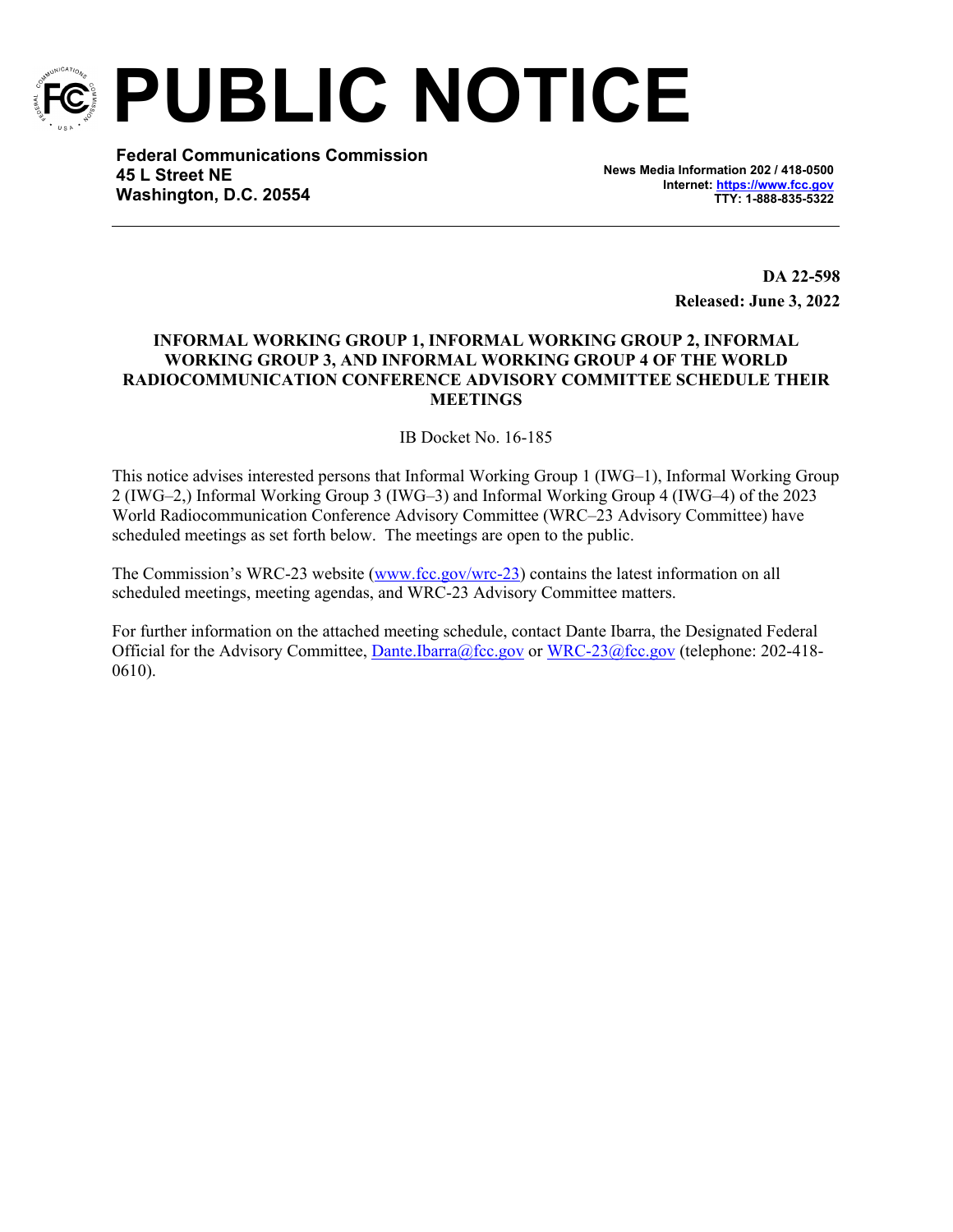#### **WRC-23 ADVISORY COMMITTEE SCHEDULE OF MEETINGS OF INFORMAL WORKING GROUPS 1, 2, 3 AND 4**

#### *Informal Working Group 1: Maritime, Aeronautical and Radar Services*

*Chair*— Damon Ladson, [dladson@hwglaw.com](mailto:dladson@hwglaw.com), (202) 730-1315 *Vice Chair*— Kim Kolb, [kim.l.kolb@boeing.com,](mailto:kim.l.kolb@boeing.com) (703) 465-3373

*FCC Representatives:* Louis Bell, [louis.bell@fcc.gov](mailto:louis.bell@fcc.gov), telephone: (202) 418-1641; Gregory Baker, [Gregory.baker@fcc.gov,](mailto:Gregory.baker@fcc.gov) telephone: (202) 418-0611

*IWG–1—Meetings:*

**IWG-1 Meeting Date: Friday, June 17, 2022 Time: 10:00 AM-12:00 PM EDT**

*Join ZoomGov Meeting:* <https://fcc-gov.zoomgov.com/j/1609858494?pwd=bzlnZVFhK0xYOEJaa3hHZnMzVFMyQT09>

Meeting ID: 160 985 8494 Passcode: 554585 One tap mobile +16692545252,,1609858494#,,,,\*554585# US (San Jose) +16468287666,,1609858494#,,,,\*554585# US (New York)

*Dial by your location:* +1 669 254 5252 US (San Jose) +1 646 828 7666 US (New York) +1 551 285 1373 US +1 669 216 1590 US (San Jose) Meeting ID: 160 985 8494 Passcode: 554585 Find your local number:<https://fcc-gov.zoomgov.com/u/ajtFuOgdJ>

### **IWG-1 Meeting Date: Tuesday, July 5, 2022 Time: 10:00 AM-12:00 PM EDT**

*Join ZoomGov Meeting:* <https://fcc-gov.zoomgov.com/j/1609858494?pwd=bzlnZVFhK0xYOEJaa3hHZnMzVFMyQT09>

Meeting ID: 160 985 8494 Passcode: 554585 One tap mobile +16692545252,,1609858494#,,,,\*554585# US (San Jose) +16468287666,,1609858494#,,,,\*554585# US (New York)

*Dial by your location:* +1 669 254 5252 US (San Jose) +1 646 828 7666 US (New York) +1 551 285 1373 US +1 669 216 1590 US (San Jose) Meeting ID: 160 985 8494 Passcode: 554585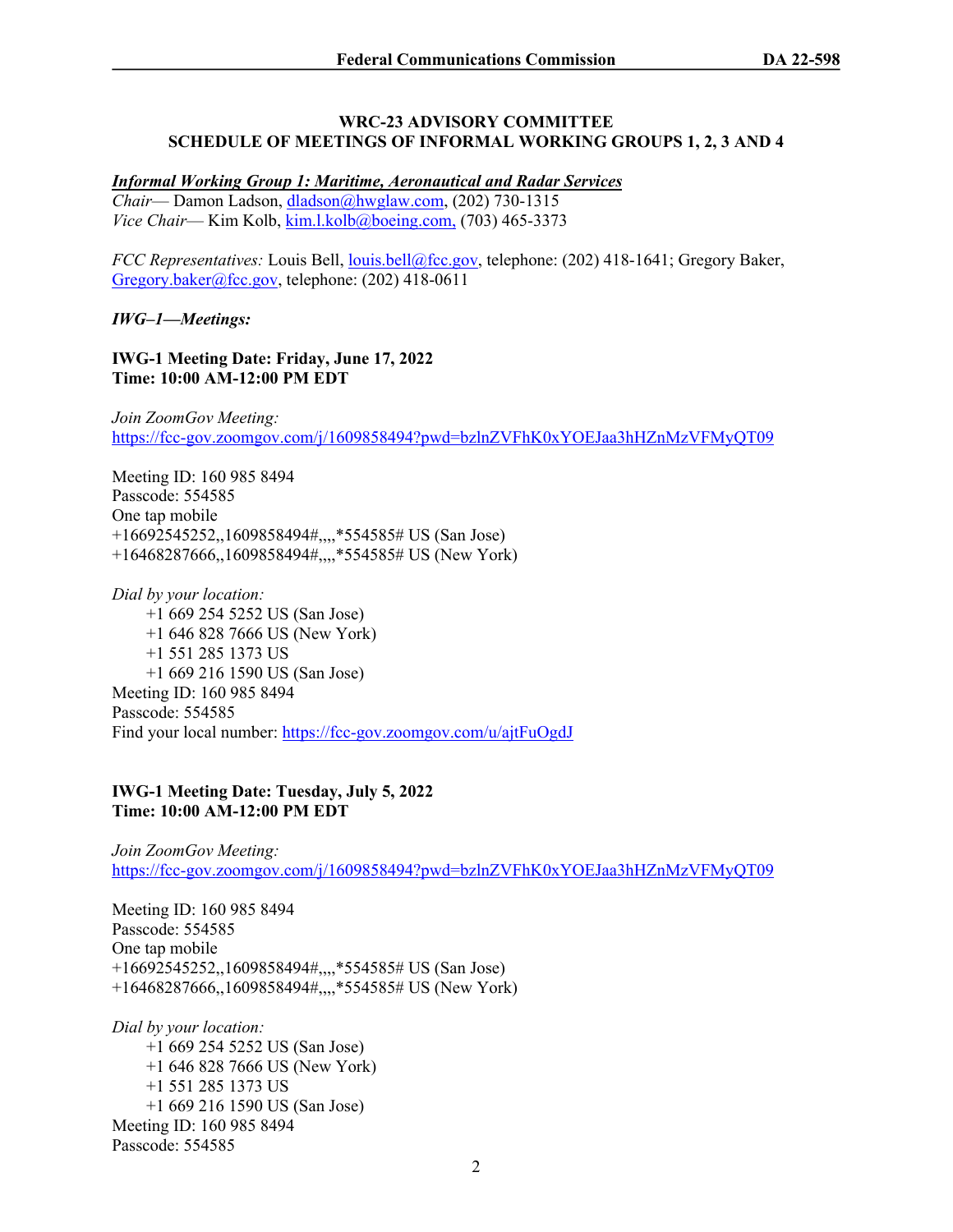Find your local number:<https://fcc-gov.zoomgov.com/u/ajtFuOgdJ>

### **IWG-1 Meeting Date: Tuesday, August 2, 2022 Time: 10:00 AM-12:00 PM EDT**

*Join ZoomGov Meeting:* <https://fcc-gov.zoomgov.com/j/1609858494?pwd=bzlnZVFhK0xYOEJaa3hHZnMzVFMyQT09>

Meeting ID: 160 985 8494 Passcode: 554585 One tap mobile +16692545252,,1609858494#,,,,\*554585# US (San Jose) +16468287666,,1609858494#,,,,\*554585# US (New York)

*Dial by your location:* +1 669 254 5252 US (San Jose) +1 646 828 7666 US (New York) +1 551 285 1373 US +1 669 216 1590 US (San Jose) Meeting ID: 160 985 8494 Passcode: 554585 Find your local number:<https://fcc-gov.zoomgov.com/u/ajtFuOgdJ>

### **IWG-1 Meeting Date: Tuesday, August 9, 2022 Time: 10:00 AM-12:00 PM EDT**

*Join ZoomGov Meeting:* <https://fcc-gov.zoomgov.com/j/1609858494?pwd=bzlnZVFhK0xYOEJaa3hHZnMzVFMyQT09>

Meeting ID: 160 985 8494 Passcode: 554585 One tap mobile +16692545252,,1609858494#,,,,\*554585# US (San Jose) +16468287666,,1609858494#,,,,\*554585# US (New York)

*Dial by your location:* +1 669 254 5252 US (San Jose) +1 646 828 7666 US (New York) +1 551 285 1373 US +1 669 216 1590 US (San Jose) Meeting ID: 160 985 8494 Passcode: 554585 Find your local number:<https://fcc-gov.zoomgov.com/u/ajtFuOgdJ>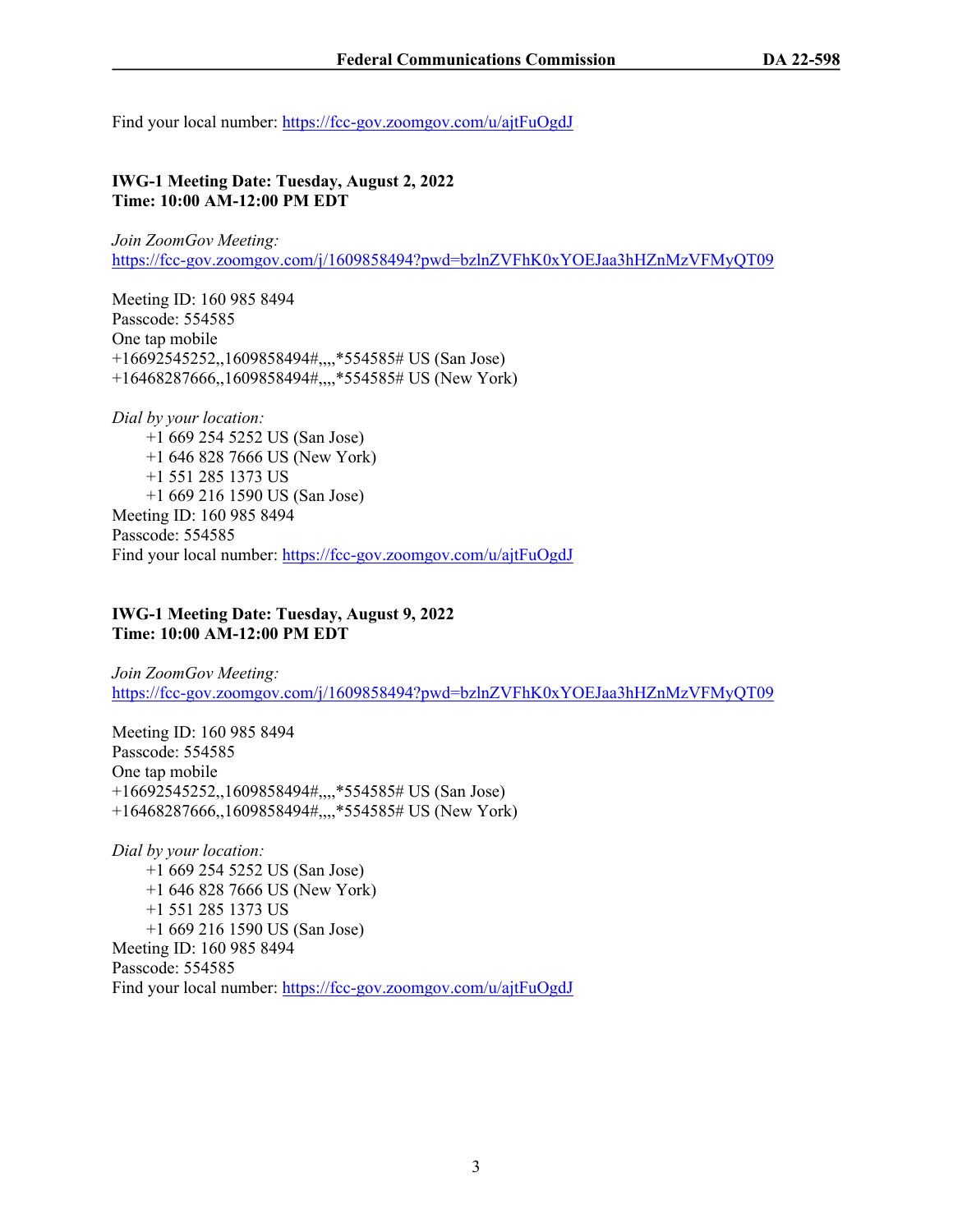# *Informal Working Group 2: Terrestrial Services*

*Chair*— Jayne Stancavage, [Jayne.Stancavage@intel.com](mailto:Jayne.Stancavage@intel.com), (408) 887-3186 *Vice Chair*— Daudeline Meme, [daudeline.meme@verizon.com](mailto:daudeline.meme@verizon.com), (202) 253-8362

*FCC Representatives:* Louis Bell, [louis.bell@fcc.gov](mailto:louis.bell@fcc.gov), telephone: (202) 418-1641; Dante Ibarra, [dante.ibarra@fcc.gov](mailto:dante.ibarra@fcc.gov), telephone: (202) 418–0610

# *IWG–2—Meetings:*

**IWG-2 Meeting Date: Friday, June 17, 2022 Time: 1:00 PM-3:00 PM EDT**

*Join ZoomGov Meeting:* <https://fcc-gov.zoomgov.com/j/1606889204?pwd=Z0FYemN2djlFeHlROFZMN0RvQ3JMUT09>

Meeting ID: 160 688 9204 Passcode: 332612 One tap mobile +16692545252,,1606889204#,,,,\*332612# US (San Jose) +16468287666,,1606889204#,,,,\*332612# US (New York)

*Dial by your location:* +1 669 254 5252 US (San Jose) +1 646 828 7666 US (New York) +1 551 285 1373 US +1 669 216 1590 US (San Jose) Meeting ID: 160 688 9204 Passcode: 332612 Find your local number:<https://fcc-gov.zoomgov.com/u/aeJeShcBGT>

### **IWG-2 Meeting Date: Tuesday, July 5, 2022 Time: 1:00 PM-3:00 PM EDT**

*Join ZoomGov Meeting:* <https://fcc-gov.zoomgov.com/j/1606889204?pwd=Z0FYemN2djlFeHlROFZMN0RvQ3JMUT09>

Meeting ID: 160 688 9204 Passcode: 332612 One tap mobile +16692545252,,1606889204#,,,,\*332612# US (San Jose) +16468287666,,1606889204#,,,,\*332612# US (New York)

*Dial by your location:* +1 669 254 5252 US (San Jose) +1 646 828 7666 US (New York) +1 551 285 1373 US +1 669 216 1590 US (San Jose) Meeting ID: 160 688 9204 Passcode: 332612 Find your local number:<https://fcc-gov.zoomgov.com/u/aeJeShcBGT>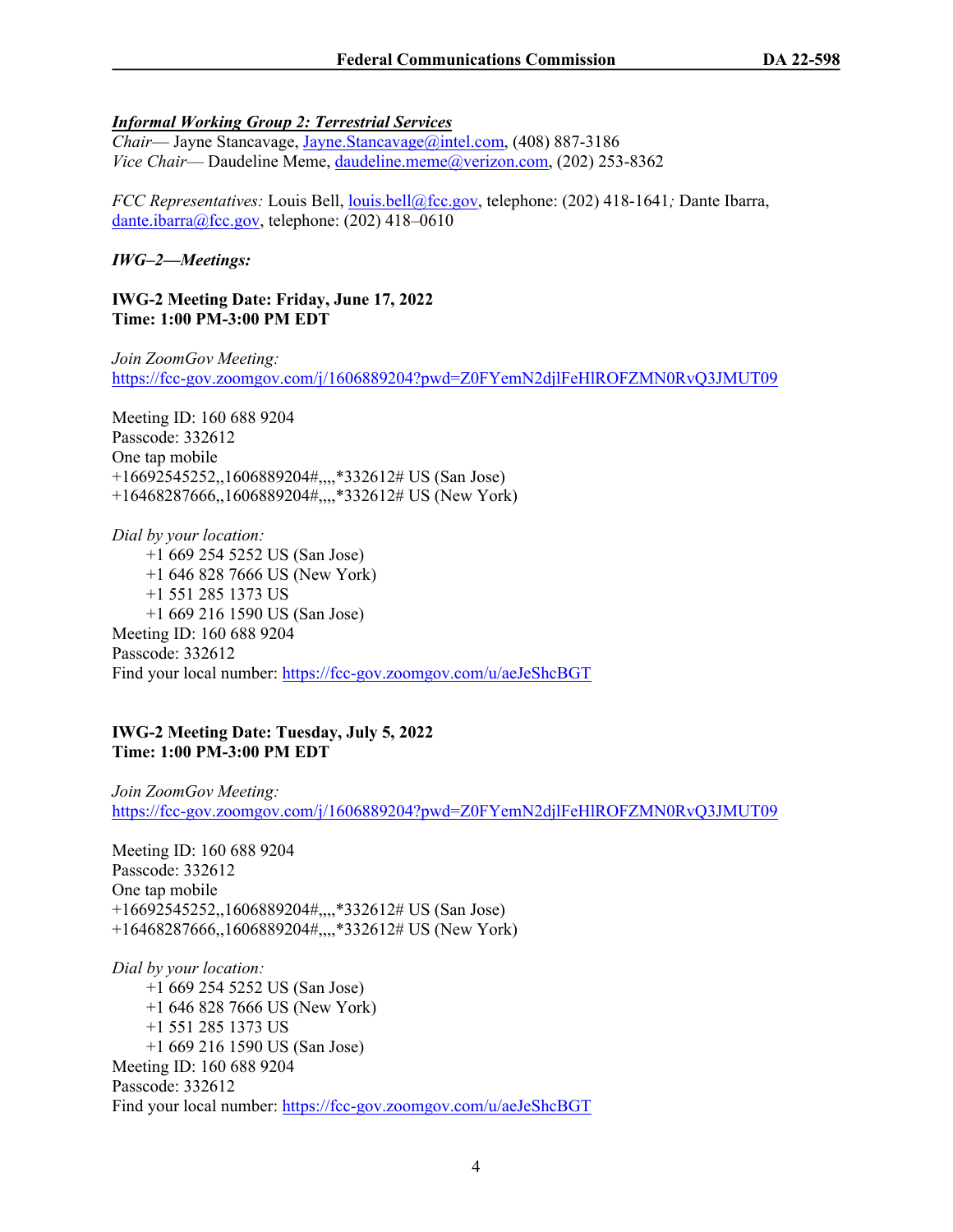#### **IWG-2 Meeting Date: Tuesday, August 2, 2022 Time: 1:00 PM-3:00 PM EDT**

*Join ZoomGov Meeting:* <https://fcc-gov.zoomgov.com/j/1606889204?pwd=Z0FYemN2djlFeHlROFZMN0RvQ3JMUT09>

Meeting ID: 160 688 9204 Passcode: 332612 One tap mobile +16692545252,,1606889204#,,,,\*332612# US (San Jose) +16468287666,,1606889204#,,,,\*332612# US (New York)

*Dial by your location:* +1 669 254 5252 US (San Jose) +1 646 828 7666 US (New York) +1 551 285 1373 US +1 669 216 1590 US (San Jose) Meeting ID: 160 688 9204 Passcode: 332612 Find your local number:<https://fcc-gov.zoomgov.com/u/aeJeShcBGT>

#### **IWG-2 Meeting Date: Tuesday, August 9, 2022 Time: 1:00 PM-3:00 PM EDT**

*Join ZoomGov Meeting:* <https://fcc-gov.zoomgov.com/j/1606889204?pwd=Z0FYemN2djlFeHlROFZMN0RvQ3JMUT09>

Meeting ID: 160 688 9204 Passcode: 332612 One tap mobile +16692545252,,1606889204#,,,,\*332612# US (San Jose) +16468287666,,1606889204#,,,,\*332612# US (New York)

*Dial by your location:* +1 669 254 5252 US (San Jose) +1 646 828 7666 US (New York) +1 551 285 1373 US +1 669 216 1590 US (San Jose) Meeting ID: 160 688 9204 Passcode: 332612 Find your local number:<https://fcc-gov.zoomgov.com/u/aeJeShcBGT>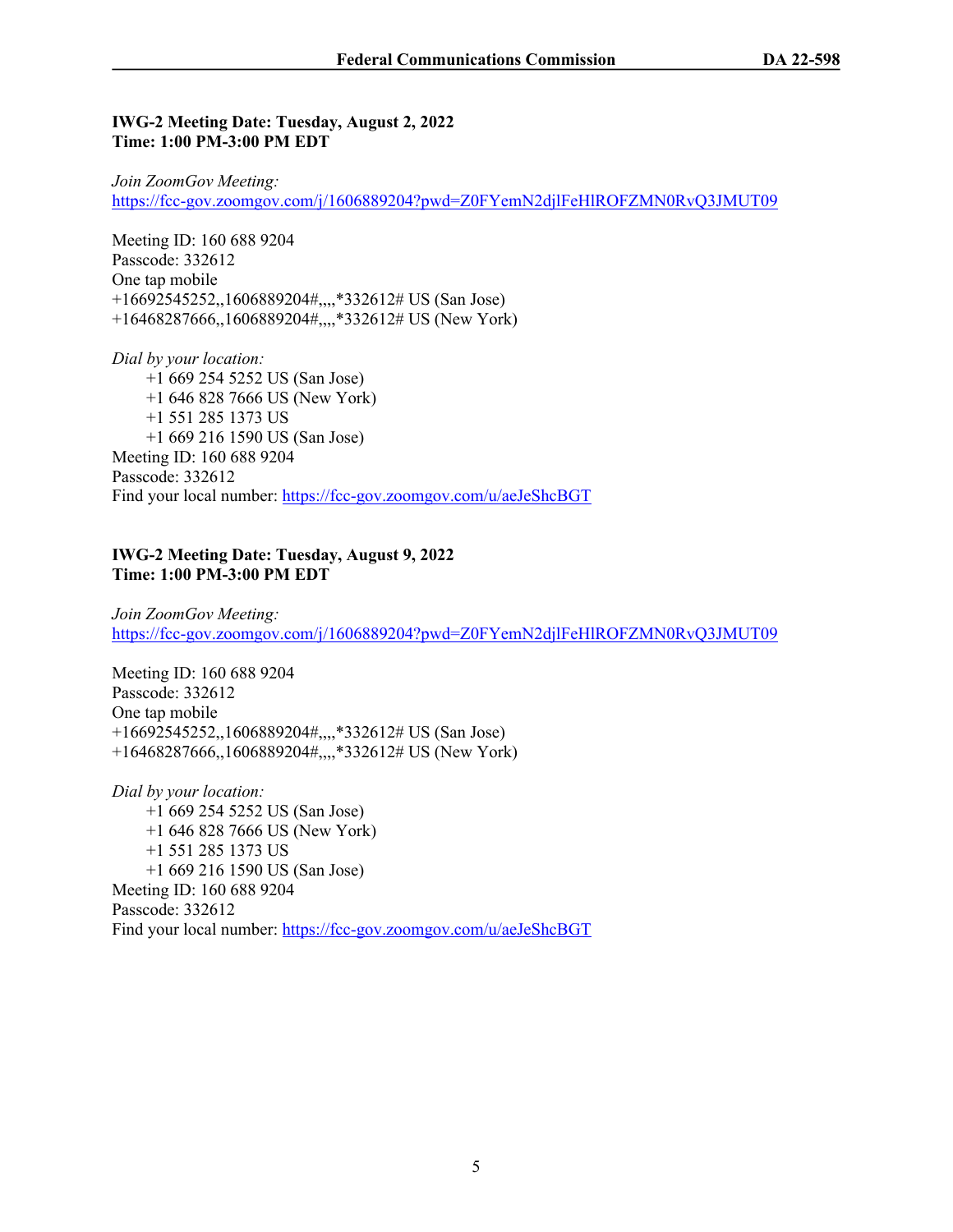### *Informal Working Group 3: Space Services*

*Chair* – Giselle Creeser, [giselle.creeser@intelsat.com,](mailto:giselle.creeser@intelsat.com) (703) 559-7851 *Vice Chair* – Ryan Henry, [ryan.henry@ses.com,](mailto:ryan.henry@ses.com) (202) 878-9360

*FCC Representatives:* Clay DeCell, [clay.decell@fcc.gov,](mailto:clay.decell@fcc.gov) telephone: (202) 418-0803; Kathyrn Medley, [kathyrn.medley@fcc.gov,](mailto:kathyrn.medley@fcc.gov) telephone: (202) 418-1211; Eric Grodsky, [eric.grodsky@fcc.gov](mailto:eric.grodsky@fcc.gov), telephone: (202) 418-0563*;* Dante Ibarra, [dante.ibarra@fcc.gov,](mailto:dante.ibarra@fcc.gov) telephone: (202) 418-0610

# *IWG–3 – Meetings:*

### **IWG-3 Meeting Date: Tuesday, June 21, 2022 Time: 10:00 AM-12:00 PM EDT**

*Join ZoomGov Meeting:* <https://fcc-gov.zoomgov.com/j/1607372803?pwd=L3BRaUJ2N1FrTDB3cmFSUnVMVzMxQT09>

Meeting ID: 160 737 2803 Passcode: 970658 One tap mobile +16692545252,,1607372803#,,,,\*970658# US (San Jose) +16468287666,,1607372803#,,,,\*970658# US (New York)

*Dial by your location:* +1 669 254 5252 US (San Jose) +1 646 828 7666 US (New York) +1 669 216 1590 US (San Jose) +1 551 285 1373 US Meeting ID: 160 737 2803 Passcode: 970658 Find your local number:<https://fcc-gov.zoomgov.com/u/aITdLAKu6>

### **IWG-3 Meeting Date: Thursday, July 14, 2022 Time: 10:00 AM-12:00 PM EDT**

*Join ZoomGov Meeting:* <https://fcc-gov.zoomgov.com/j/1607372803?pwd=L3BRaUJ2N1FrTDB3cmFSUnVMVzMxQT09>

Meeting ID: 160 737 2803 Passcode: 970658 One tap mobile +16692545252,,1607372803#,,,,\*970658# US (San Jose) +16468287666,,1607372803#,,,,\*970658# US (New York)

*Dial by your location:* +1 669 254 5252 US (San Jose) +1 646 828 7666 US (New York) +1 669 216 1590 US (San Jose) +1 551 285 1373 US Meeting ID: 160 737 2803 Passcode: 970658 Find your local number:<https://fcc-gov.zoomgov.com/u/aITdLAKu6>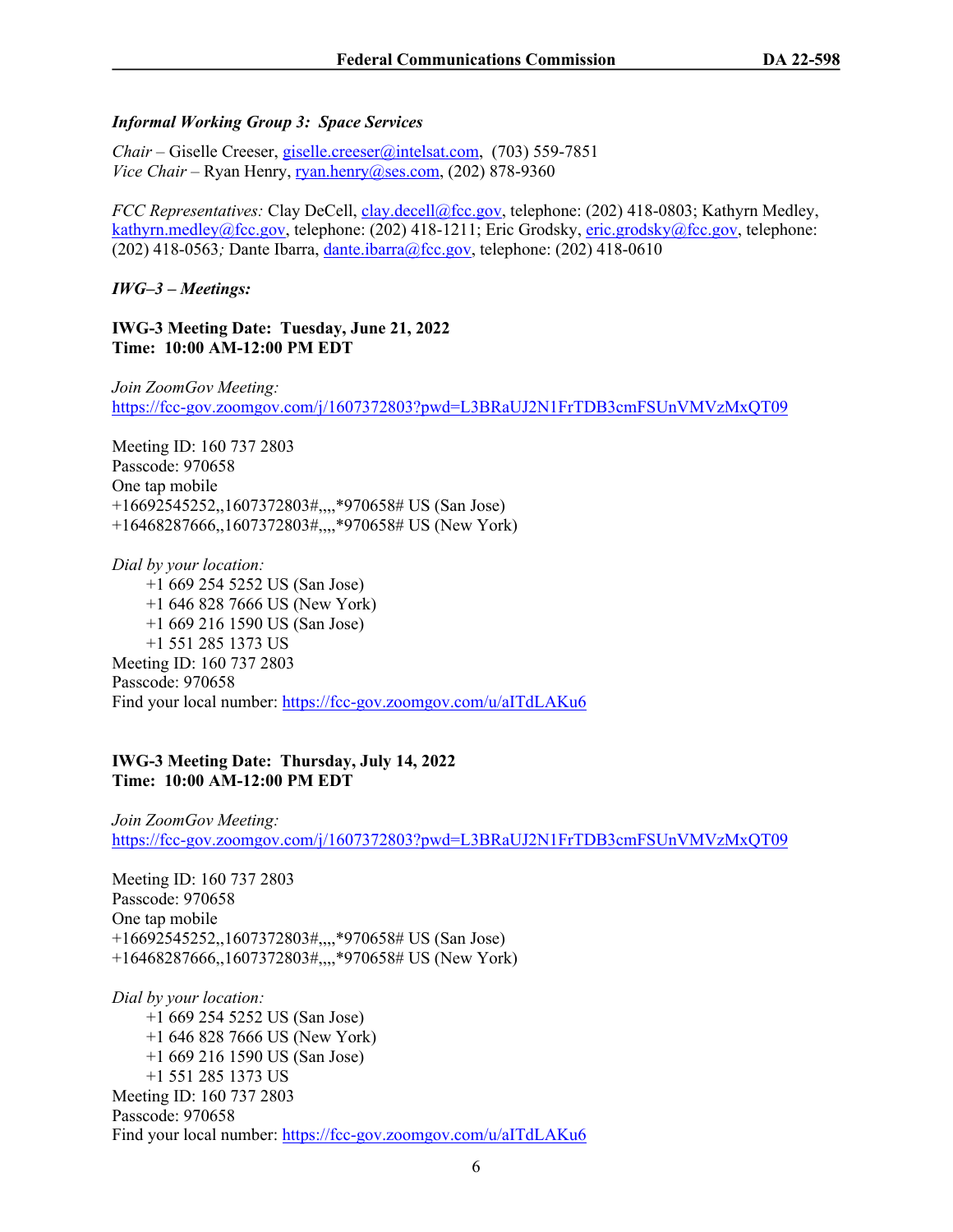#### **IWG-3 Meeting Date: Thursday, August 11, 2022 Time: 10:00 AM-12:00 PM EDT**

*Join ZoomGov Meeting:* <https://fcc-gov.zoomgov.com/j/1607372803?pwd=L3BRaUJ2N1FrTDB3cmFSUnVMVzMxQT09>

Meeting ID: 160 737 2803 Passcode: 970658 One tap mobile +16692545252,,1607372803#,,,,\*970658# US (San Jose) +16468287666,,1607372803#,,,,\*970658# US (New York)

*Dial by your location:* +1 669 254 5252 US (San Jose) +1 646 828 7666 US (New York) +1 669 216 1590 US (San Jose) +1 551 285 1373 US Meeting ID: 160 737 2803 Passcode: 970658 Find your local number:<https://fcc-gov.zoomgov.com/u/aITdLAKu6>

### **IWG-3 Meeting Date: Tuesday, August 30, 2022 Time: 10:00 AM-12:00 PM EDT**

*Join ZoomGov Meeting:* <https://fcc-gov.zoomgov.com/j/1607372803?pwd=L3BRaUJ2N1FrTDB3cmFSUnVMVzMxQT09>

Meeting ID: 160 737 2803 Passcode: 970658 One tap mobile +16692545252,,1607372803#,,,,\*970658# US (San Jose) +16468287666,,1607372803#,,,,\*970658# US (New York)

*Dial by your location:* +1 669 254 5252 US (San Jose) +1 646 828 7666 US (New York) +1 669 216 1590 US (San Jose) +1 551 285 1373 US Meeting ID: 160 737 2803 Passcode: 970658 Find your local number:<https://fcc-gov.zoomgov.com/u/aITdLAKu6>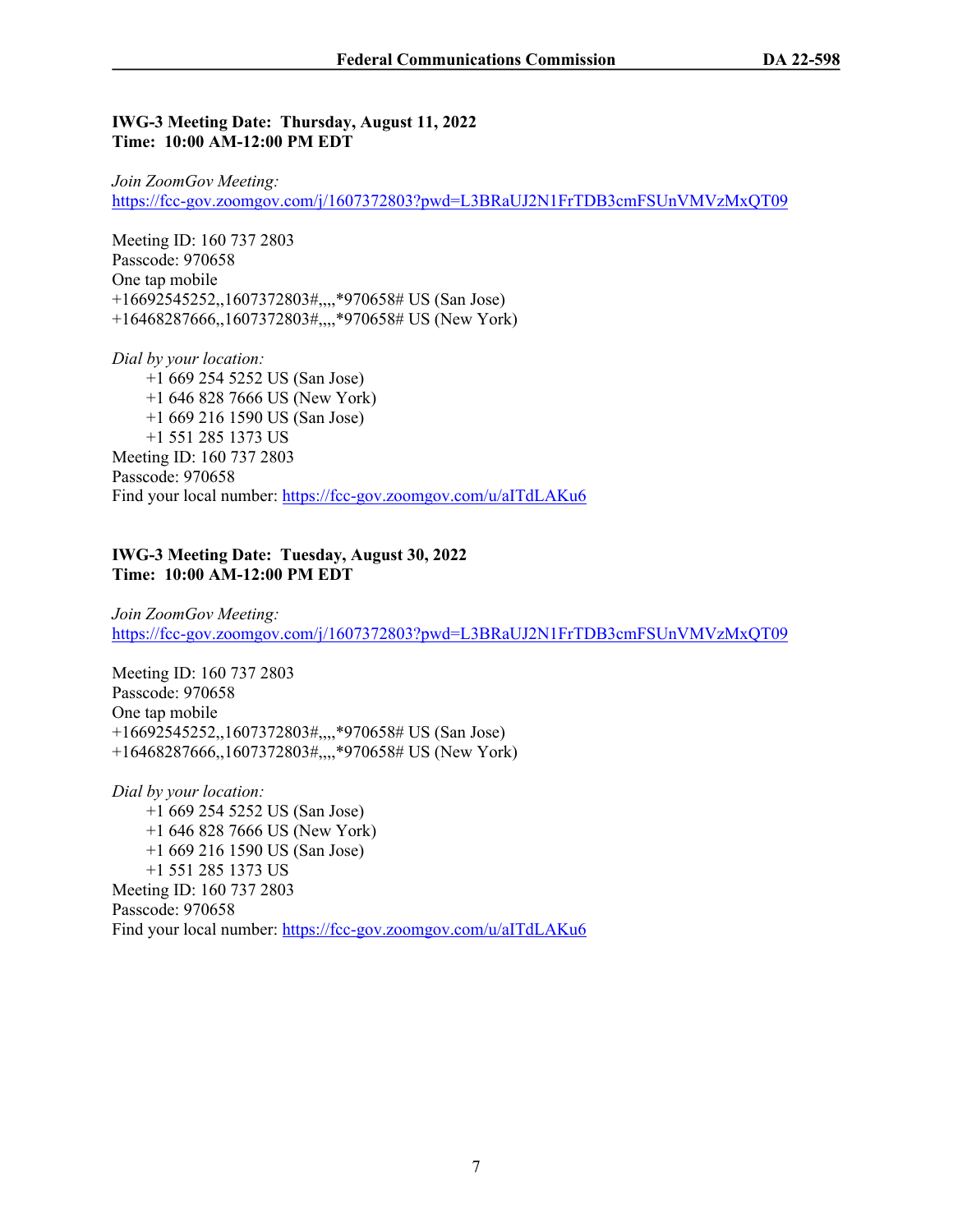### *Informal Working Group 4: Regulatory Issues*

*Chair –* Stephen Baruch, [sbaruch@newwavespectrum.com](mailto:sbaruch@newwavespectrum.com), (240) 476-2600 *Vice Chair* – Alex Epshteyn, [epshtey@amazon.com](mailto:epshtey@amazon.com), (703) 963-6136

*FCC Representatives: Dante Ibarra, [dante.ibarra@fcc.gov,](mailto:dante.ibarra@fcc.gov) telephone: (202) 418-0610; Clay DeCell,* [clay.decell@fcc.gov](mailto:clay.decell@fcc.gov), telephone: (202) 418-0803

*IWG–4 – Meetings:*

**IWG-4 Meeting Date: Tuesday, June 21, 2022 Time: 1:00 PM-3:00 PM EDT**

*Join ZoomGov Meeting:* <https://fcc-gov.zoomgov.com/j/1600725771?pwd=d3pCNS9FY2RhWGVaQWFaeVBCQ2EwUT09>

Meeting ID: 160 072 5771 Passcode: 624667 One tap mobile +16692545252,,1600725771#,,,,\*624667# US (San Jose) +16468287666,,1600725771#,,,,\*624667# US (New York)

*Dial by your location:* +1 669 254 5252 US (San Jose) +1 646 828 7666 US (New York) +1 669 216 1590 US (San Jose) +1 551 285 1373 US Meeting ID: 160 072 5771 Passcode: 624667 Find your local number:<https://fcc-gov.zoomgov.com/u/adlrIfZWcR>

#### **IWG-4 Meeting Date: Thursday, July 14, 2022 Time: 1:00 PM-3:00 PM EDT**

*Join ZoomGov Meeting:* <https://fcc-gov.zoomgov.com/j/1600725771?pwd=d3pCNS9FY2RhWGVaQWFaeVBCQ2EwUT09>

Meeting ID: 160 072 5771 Passcode: 624667 One tap mobile +16692545252,,1600725771#,,,,\*624667# US (San Jose) +16468287666,,1600725771#,,,,\*624667# US (New York)

*Dial by your location:* +1 669 254 5252 US (San Jose) +1 646 828 7666 US (New York) +1 669 216 1590 US (San Jose) +1 551 285 1373 US Meeting ID: 160 072 5771 Passcode: 624667 Find your local number:<https://fcc-gov.zoomgov.com/u/adlrIfZWcR>